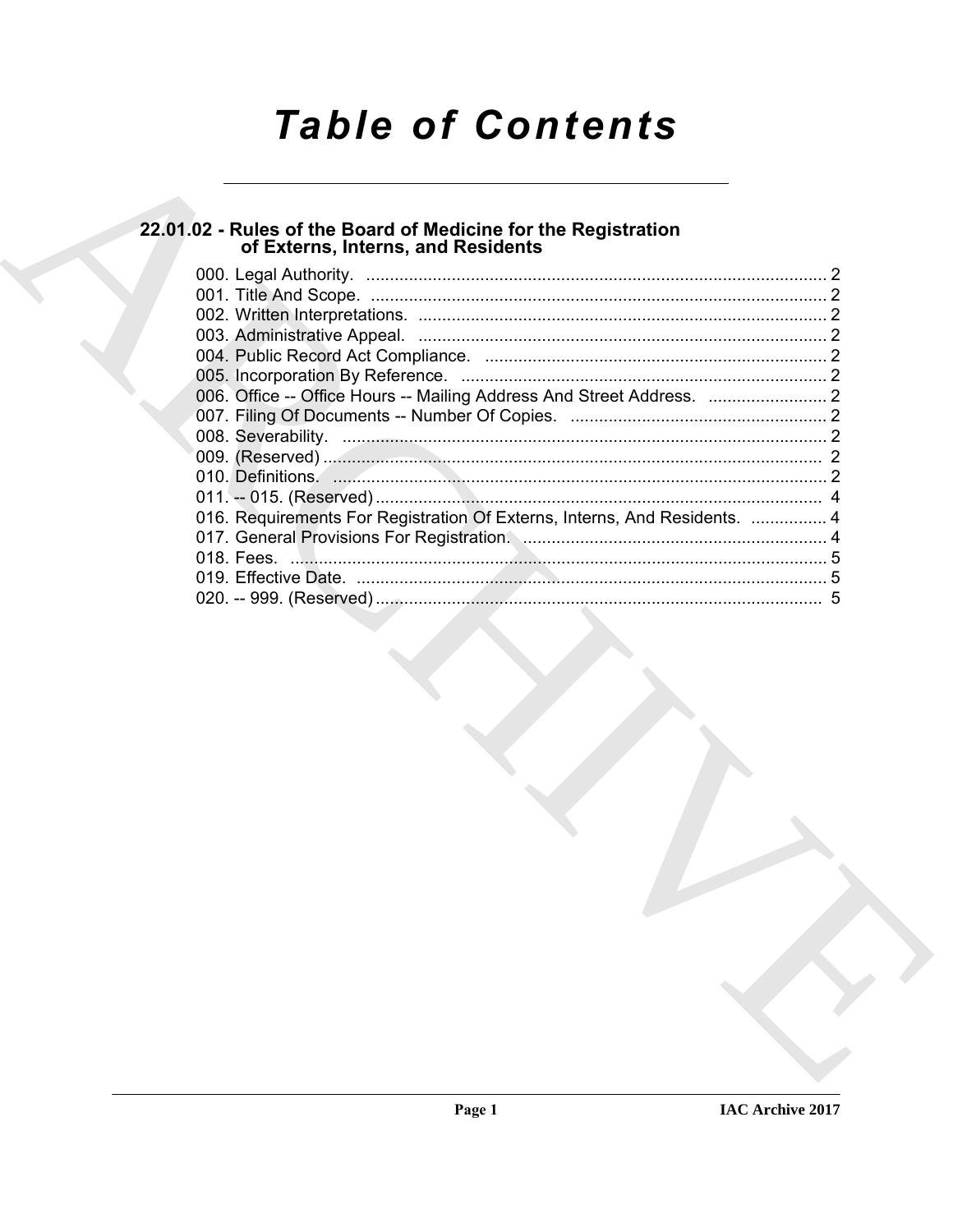#### **IDAPA 22 TITLE 01 CHAPTER 02**

#### **22.01.02 - RULES OF THE BOARD OF MEDICINE FOR THE REGISTRATION OF EXTERNS, INTERNS, AND RESIDENTS**

#### <span id="page-1-1"></span><span id="page-1-0"></span>**000. LEGAL AUTHORITY.**

Pursuant to Idaho Code, Sections 54-1806 (2)(11), 54-1806A, 54-1812, 54-1813 (2) and 54-1814, the Idaho State Board of Medicine is authorized to promulgate rules to govern the activities of persons employed as or serving as externs, interns and residents. (3-26-08) externs, interns and residents.

#### <span id="page-1-2"></span>**001. TITLE AND SCOPE.**

The rules shall be cited as IDAPA 22.01.02, "Rules of the Board of Medicine for the Registration of Externs, Interns, and Residents." (3-26-08) and Residents."

#### <span id="page-1-3"></span>**002. WRITTEN INTERPRETATIONS.**

Written interpretations of these rules in the form of explanatory comments accompanying the notice of proposed rule making that originally proposed the rules and review of comments submitted in the rulemaking process in the adoption of these rules are available for review and copying at cost from the Board of Medicine, 1755 Westgate Drive, Suite 140, Box 83720 Boise, Idaho 83720-0058. (3-26-08) Drive, Suite 140, Box 83720 Boise, Idaho 83720-0058.

#### <span id="page-1-4"></span>**003. ADMINISTRATIVE APPEAL.**

All contested cases shall be governed by the provisions of IDAPA 04.11.01, "Idaho Rules of Administrative Procedures of the Attorney General" and IDAPA 22.01.07, "Rules of Practice and Procedure of the Board of  $\text{Medicine."}$  (3-26-08)

#### <span id="page-1-5"></span>**004. PUBLIC RECORD ACT COMPLIANCE.**

These rules have been promulgated according to the provisions of Title 67, Chapter 52, Idaho Code, and are public records. (3-26-08) records.  $(3-26-08)$ 

#### <span id="page-1-6"></span>**005. INCORPORATION BY REFERENCE.**

There are no documents incorporated by reference into these rules. (3-26-08)

#### <span id="page-1-7"></span>**006. OFFICE -- OFFICE HOURS -- MAILING ADDRESS AND STREET ADDRESS.**

**CHAPTER 02**<br> **CHAPTER 02**<br> **CHAPTER CONTINUES CONTINUES CONTINUES CONTINUES CONTINUES CONTINUES CONTINUES CONTINUES CONTINUES CONTINUES CONTINUES (NOT INTO A SUMPRO CONTINUES CONTINUES CONTINUES CONTINUES CONTINUES CONTI** The central office of the Board of Medicine will be in Boise, Idaho. The Board's mailing address, unless otherwise indicated, will be Idaho State Board of Medicine, P.O. Box 83720, Boise, Idaho 83720-0058. The Board's street address is 1755 Westgate Drive, Suite 140, Boise, Idaho 83704. The telephone number of the Board is (208) 327- 7000. The Board's facsimile (FAX) number is (208) 327-7005. The Board's web site is www.bom.idaho.gov. The Board's office hours for filing documents are 8 a.m. to 5 p.m. MST. (3-27-13)

#### <span id="page-1-14"></span><span id="page-1-8"></span>**007. FILING OF DOCUMENTS -- NUMBER OF COPIES.**

All documents in rulemaking or contested case proceedings must be filed with the office of the Board. The original and one (1) electronic copy of all documents must be filed with the office of the Board. (3-27-13) and one (1) electronic copy of all documents must be filed with the office of the Board.

#### <span id="page-1-9"></span>**008. SEVERABILITY.**

The sections and subsections of these administrative rules are presumed severable unless specifically provided to the contrary. If any rule, or part thereof, or the application of such rule to any person or circumstance is declared invalid, that invalidity does not affect the validity of any remaining portion. (3-26-08) that invalidity does not affect the validity of any remaining portion.

#### <span id="page-1-10"></span>**009. (RESERVED)**

#### <span id="page-1-12"></span><span id="page-1-11"></span>**010. DEFINITIONS.**

<span id="page-1-13"></span>**01. Acceptable School of Medicine**. A medical school or college of osteopathic medicine located within the United States accredited by the Liaison Committee on Medical Education (LCME), Joint Committee of the Association of American Medical Colleges (AAMC) and the American Medical Association (AMA) or the American Osteopathic Association (AOA). (3-27-13)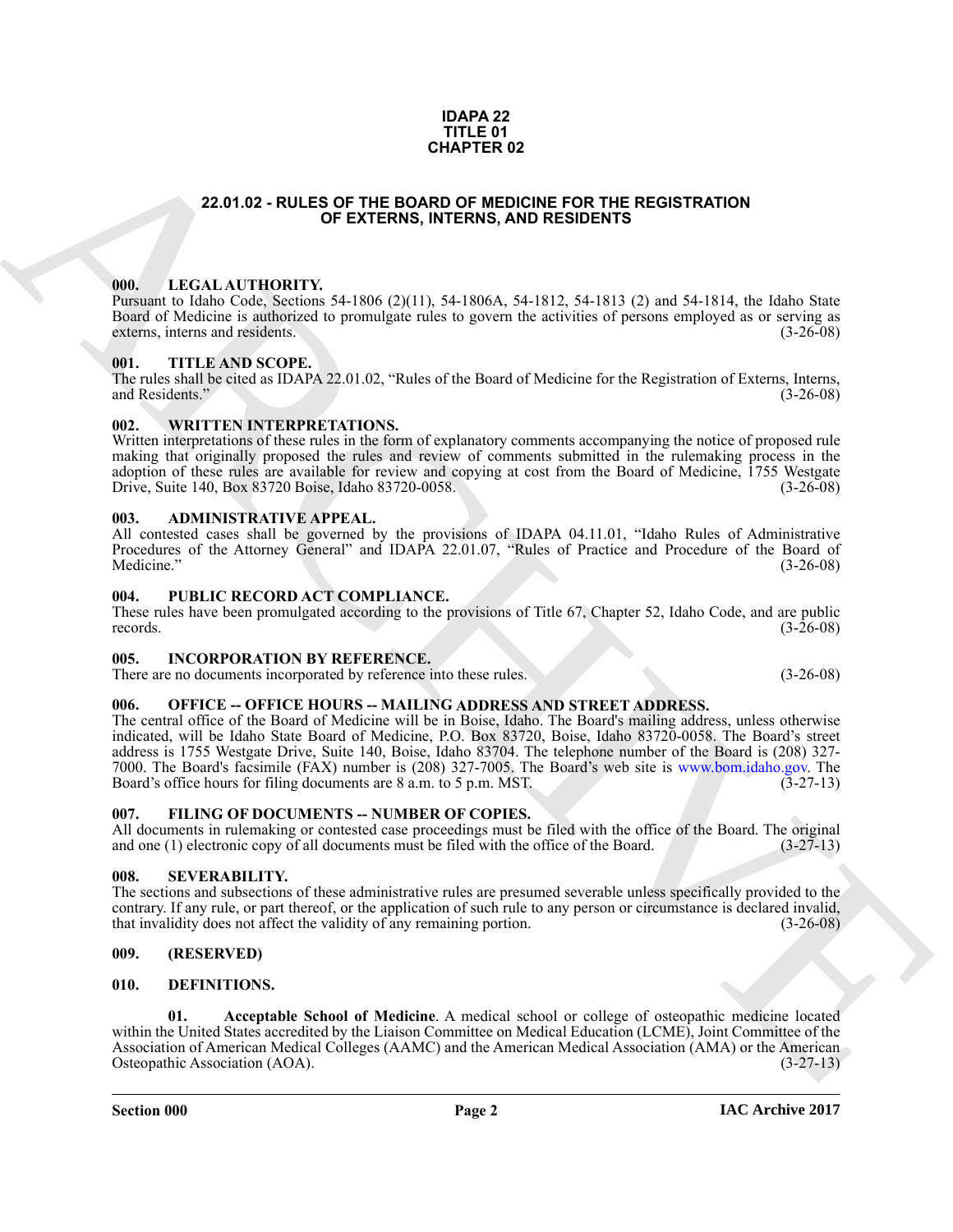#### <span id="page-2-0"></span>*IDAHO ADMINISTRATIVE CODE IDAPA 22.01.02 - Rules of the Board of Medicine for Board of Medicine Registration of Externs, Interns, & Residents*

Beard of Medicine<br>
163 (a) Medicine and Medicine (A) subsequent of Beating Medicine and Medicine and Medicine and Medicine and Medicine and Medicine and Medicine and Medicine and Medicine and Medicine and Medicine and Med **02. Acceptable International School of Medicine**. An international medical school located outside the United States or Canada which meets the standards for medical educational facilities set forth in Subsection 051.02, provides the scope and content of the education and coursework that are equivalent to acceptable schools of medicine located within the United States or Canada and satisfies the Educational Commission for Foreign Medical Graduates' (ECFMG) requirements to provide direct verification and certification status of its international medical graduates. (3-27-13) graduates.  $(3-27-13)$ 

<span id="page-2-2"></span>**03. Acceptable Training Program**. A medical training program or course of medical study which has been approved by the Liaison Committee for Medical Education (LCME), Council on Medical Education or American Osteopathic Association (AOA). (3-27-13)

<span id="page-2-1"></span>**04. Acceptable Post Graduate Training Program**. A post graduate medical training program or course of medical study which has been approved by the Accreditation Council for Graduate Medical Education (ACGME) or American Osteopathic Association (AOA). (3-27-13)

<span id="page-2-3"></span>**05. Accreditation Council for Graduate Medical Education (ACGME)**. A nationally recognized accrediting authority responsible for accreditation of post-Doctor of Medicine medical training programs within the United States or its successor. (3-26-08)

**06. Alternate Supervising Physician**. A physician currently licensed to practice medicine and surgery or licensed to practice osteopathic medicine and surgery in Idaho who has been designated by the supervising physician and approved by the Board who is responsible for the direction and supervision of the extern, intern, or resident in the temporary absence of the supervising physician. (3-26-08) resident in the temporary absence of the supervising physician.

<span id="page-2-7"></span><span id="page-2-6"></span><span id="page-2-5"></span><span id="page-2-4"></span>**07. Board**. The Idaho State Board of Medicine. (3-15-78)

**08. Educational Commission for Foreign Medical Graduates (ECFMG)**. A nationally recognized non-profit organization that certifies international medical graduates who seek to enter United States residency and fellowship programs and conducts the Clinical Skills Assessment (CSA) or its successor. (3-26-08) fellowship programs and conducts the Clinical Skills Assessment (CSA) or its successor.

**09. Extern or Student**. A bona fide student enrolled in an acceptable school of medicine as defined in IDAPA 22.01.01, "Rules of the Board of Medicine for the Licensure to Practice Medicine and Surgery and Osteopathic Medicine and Surgery in Idaho," Subsection 010.01 or 010.02, who has not received his degree.

(3-27-13)

<span id="page-2-8"></span>**10. Intern or Resident**. Any person who has completed a course of study at an acceptable school of medicine as defined in IDAPA 22.01.01, "Rules of the Board of Medicine for the Licensure to Practice Medicine and Surgery and Osteopathic Medicine and Surgery in Idaho," Subsection 010.01 or 010.02, but is not yet licensed to practice medicine and who is enrolled in an acceptable postgraduate medical training program. (3-27-13)

<span id="page-2-9"></span>**11. Liaison Committee on Medical Education (LCME)**. An internationally recognized accrediting authority, sponsored by the Association of American Medical Colleges and the American Medical Association, for medical education programs leading to a Doctor of Medicine degree in United States and Canadian medical schools<br>or its successor. (3-26-08) or its successor.

**12. Original Certificate or Document**. An original document itself or a certified copy thereof issued by the agency or institution and mailed or delivered directly from the source to the Board or a Board approved credential verification service. (3-26-08) credential verification service.

<span id="page-2-12"></span><span id="page-2-11"></span><span id="page-2-10"></span>**13. Person**. A natural, living human individual. (3-26-08)

**14. Supervising Physician**. A physician approved by the Board who holds a current active license to practice medicine and surgery or osteopathic medicine and surgery in Idaho, in good standing with no restrictions upon or actions taken against his license, who signs the application for registration of a extern, intern or resident, and who is responsible for the direction and supervision of their activities. (3-26-08) who is responsible for the direction and supervision of their activities.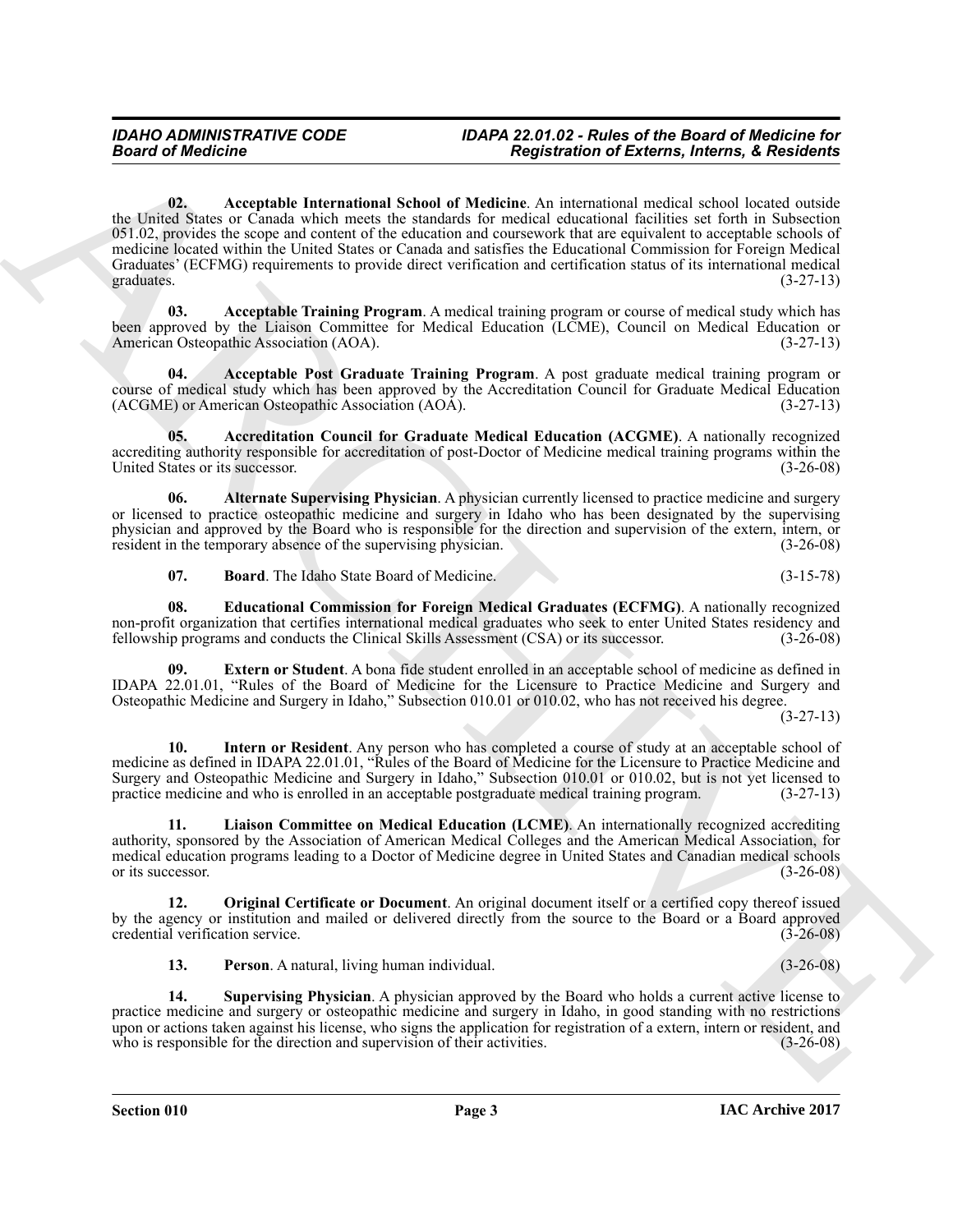#### <span id="page-3-0"></span>**011. -- 015. (RESERVED)**

#### <span id="page-3-7"></span><span id="page-3-1"></span>**016. REQUIREMENTS FOR REGISTRATION OF EXTERNS, INTERNS, AND RESIDENTS.**

<span id="page-3-10"></span>**01. Residence**. No period of residence in Idaho shall be required of any applicant, however, each applicant for registration must be legally able to work and live in the United States. Original documentation of lawful presence in the United States must be provided upon request only. The Board shall refuse to issue a registration or renew a registration if the applicant is not lawfully present in the United States. (3-26-08)

<span id="page-3-9"></span><span id="page-3-8"></span>**English Language**. Each applicant shall speak, write, read, understand and be understood in the English language. Evidence of proficiency in the English language must be provided upon request only. (3-26-08)

**EQUIDENTIFY AND INTERFERICULAR CONTENTATION OF EXTREMES INTERFERICULAR CONTENTS.**<br>
16. **45 (INERFERICULAR CONTENTS)**<br>
16. **45 (INERFERICULAR)**<br>
16. **45 (INERFERICULAR)**<br>
16. **45 (INERFERICULAR)**<br>
16. **45 (INERFERICULAR) 03. Application**. Each extern, intern or resident intending to commence activities in the state of Idaho which may involve activities constituting the practice of medicine, must submit a completed registration application to the Board on forms furnished by the Board and be issued a registration certificate prior to the commencement of any such activities. Any diploma or other document required to be submitted to the Board which is not in the English language must be accompanied by a certified translation thereof into English. The application form shall be verified and shall require the following information: (3-26-08) and shall require the following information:

Personal identification information and the educational background of the extern, intern or resident including his college education, medical school education and any postgraduate training programs; (3-26-08)

**b.** The disclosure of any criminal convictions, criminal charges, medical disciplinary actions or malpractice actions, whatever the outcome, involving the extern, intern, or resident; (3-27-13) medical malpractice actions, whatever the outcome, involving the extern, intern, or resident;

**c.** A complete description of the program or course of study in the acceptable training program or acceptable post graduate training program the applicant intends to follow, including documentation of the liability coverage to be provided to the applicant;<br>(3-26-08) coverage to be provided to the applicant;

**d.** The name and address of the supervising physician and alternate supervising physician and the of the program or course of study; (3-15-78) location of the program or course of study;

**e.** The signature by the supervising physician and alternate supervising physician by which they acknowledge and accept responsibility for the activities of the extern, intern, or resident; (3-15-78)

**f.** An original certificate or document confirming ECFMG certification of the international medical graduate; (3-27-13) graduate;  $(3-27-13)$ 

**g.** A copy of the applicant's birth certificate or current passport; and (3-27-13)

<span id="page-3-4"></span><span id="page-3-3"></span>**h.** Such other information as the Board deems relevant in reviewing the registration application.

(3-27-13)

#### <span id="page-3-2"></span>**017. GENERAL PROVISIONS FOR REGISTRATION.**

**Character**. The Board may refuse to issue or renew registration if it finds that the applicant has engaged in conduct prohibited by Section 54-1814, Idaho Code; provided the Board shall take into consideration the rehabilitation of the applicant and other mitigating circumstances. (3-27-13)

<span id="page-3-5"></span>**02.** No Action on Application. An application upon which the applicant takes no further action will be no longer than one (1) year. held for no longer than one  $(1)$  year.

<span id="page-3-6"></span>**03. Registration Certificate**. Upon approval of the registration application, the Board may issue a registration certificate which shall set forth the period during which the registrant may engage in activities which may involve the practice of medicine. Each registration shall be issued for a period of not less than one (1) year and shall set forth its expiration date on the face of the certificate. Each registration shall identify the supervising physician and alternate supervising physician. Each registrant shall notify the Board in writing of any change of the supervising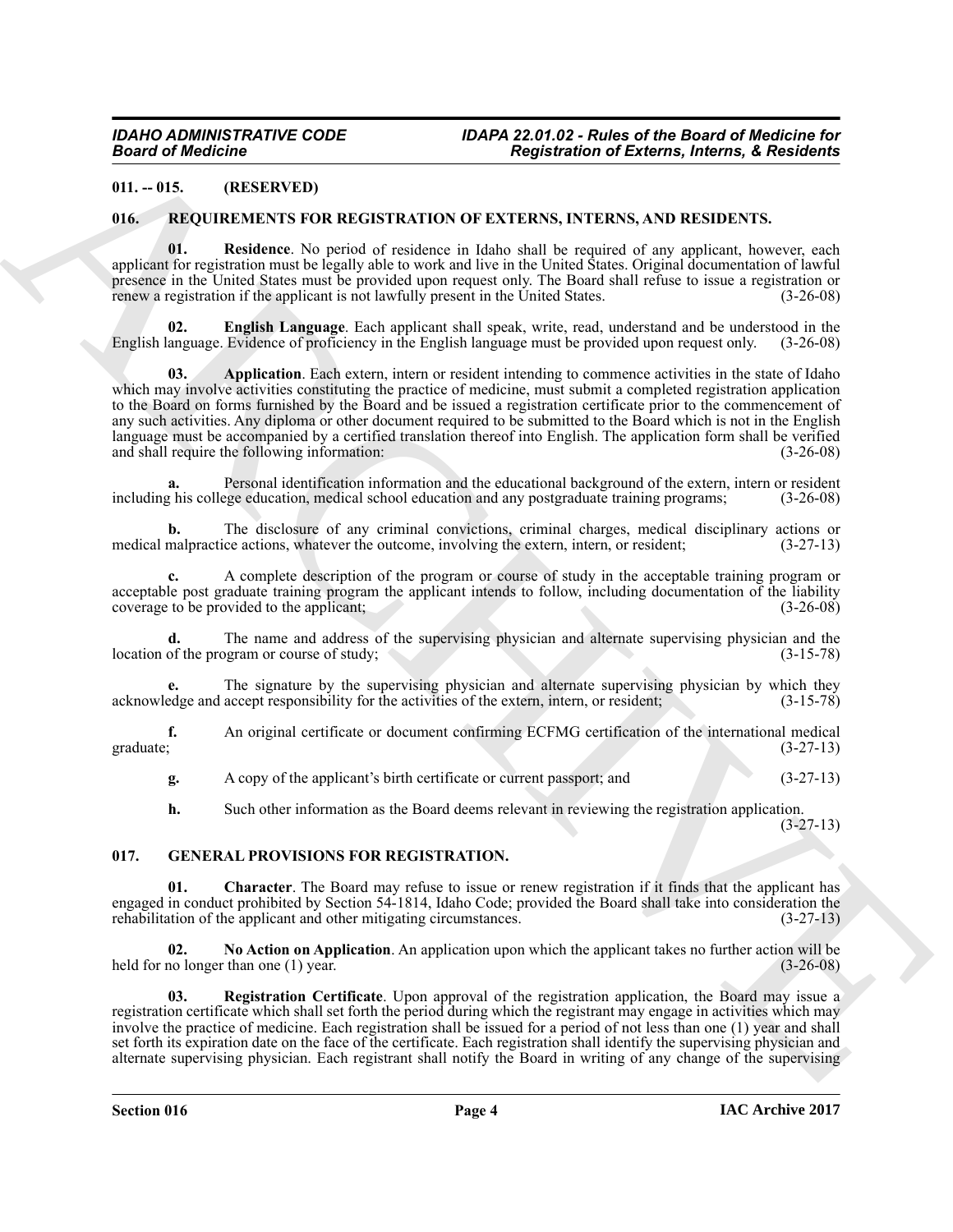#### *IDAHO ADMINISTRATIVE CODE IDAPA 22.01.02 - Rules of the Board of Medicine for Board of Medicine Registration of Externs, Interns, & Residents*

physician, alternate supervising physician or the program or course of study fourteen (14) days prior to any such change. If the Board deems the intern or resident qualified, and if the course study requires, the Board may additionally certify on the registration certificate that the intern or resident is qualified to write prescriptions for Class III through Class V scheduled medications.  $(3-27-13)$ 

<span id="page-4-10"></span>**04. Termination of Registration**. The registration of an extern, intern or resident may be terminated, suspended or made conditional by the Board on the grounds set forth in Section 54-1814, Idaho Code, and under the procedures set forth in Section 54-1806A, Idaho Code. (3-15-78)

<span id="page-4-7"></span>**Annual Renewal of Registration**. Each registration shall be renewed annually prior to its ny registration not renewed by its expiration date shall be canceled. (3-27-13) expiration date. Any registration not renewed by its expiration date shall be canceled.

<span id="page-4-9"></span><span id="page-4-8"></span>**06. Notification of Change**. Each registrant shall notify the Board in writing of any adverse action or termination, whatever the outcome, from any training program or post graduate training program and any name changes within fourteen (14) days of such event. (3-27-13)

**Solution of the statistics** of the statistics of the statistics of Editoric Microsoft and the statistics of the statistics of the statistics of the statistics of the statistics of the statistics of the statistics of the **07. Disclosure**. It shall be the responsibility of each registrant to ensure that every patient is aware of the fact that such extern, intern and resident is currently enrolled in a training program or post graduate training program and under the supervision of a licensed physician. This disclosure requirement can be fulfilled by the use of name tags, correspondence, oral statements or such other procedures that under the involved circumstances adequately advise the patient of the education and training of the extern, intern and resident. (3-26-08)

#### <span id="page-4-3"></span><span id="page-4-0"></span>**018. FEES.**

<span id="page-4-6"></span>**01. Registration Fee**. The nonrefundable registration issuance fee shall be no more than twenty-five dollars (\$25). (3-27-13)

<span id="page-4-4"></span>**02. Annual Renewal of Registration Fee**. The nonrefundable registration annual renewal fee shall be no more than twenty-five dollars  $(\$25)$ .

<span id="page-4-5"></span>**03.** Other. Administrative fees for services, including photocopying and review of records shall be the basis of time and charges. (3-27-13) billed on the basis of time and charges.

#### <span id="page-4-1"></span>**019. EFFECTIVE DATE.**

These rules shall be effective March 15, 1978 and thereafter. (3-15-78)

#### <span id="page-4-2"></span>**020. -- 999. (RESERVED)**